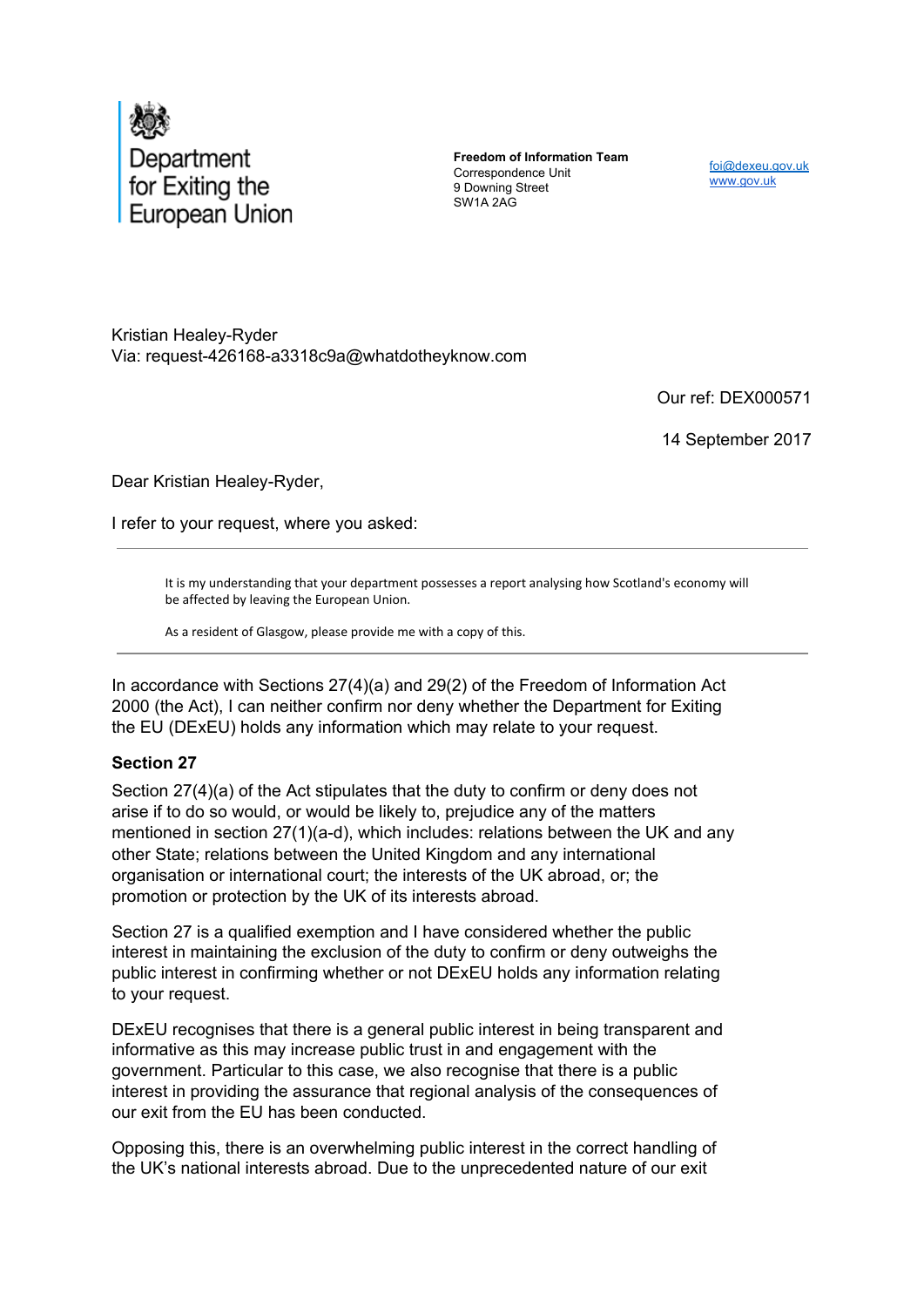from the EU and the corresponding sensitivity of the Department's work, it is DExEU FOI policy to neither confirm nor deny whether we hold information when this very act may give insight to and, in turn, undermine the UK's negotiations with the EU or adversely affect the UK's national interests.

Taking into account all the circumstances and potential consequences of this case, I have concluded that the public interest favours neither confirming nor denying whether we hold the information you have requested.

## **Section 29**

Section 29(2) of the Act prescribes that the duty to confirm or deny does not arise if to do so would, or would be likely to, prejudice any of the matters mentioned in section 29(1), including prejudicing the economic interests of the UK or any part of the UK, or the financial interests of any administration in the UK (where "administration in the UK" means the government of the UK, the Scottish Administration, the Executive Committee of the Northern Ireland Assembly, or the Welsh Assembly Government).

Section 29 is a qualified exemption and I have considered whether the public interest in maintaining the exclusion of the duty to confirm or deny outweighs the public interest in confirming whether or not DExEU holds any information relating to your request.

Further to the general reasons for confirming or denying whether we hold the information detailed above, we recognise there is a public interest in being assured that the Government has accounted for the economic interests of the different regions, in this case the Southwest.

Against this, there is a strong public interest in the sound economic management of our exit from the EU. I find there to be significant public interest in the UK securing the best deal for the UK, and in doing so securing the best deal for the regional and national economies. In the meantime, there is high public interest in the Government making sure that the UK remains as stable as possible throughout the process of our exit from the EU. In confirming or denying if we held any information in scope, we may undermine the economic or financial interests of the UK or its regions by giving an indication of notable information which may weaken the UK Government's position within the negotiations. This, in turn, may make it harder for the UK to secure a sound, economically desirable exit from the EU, which is not in the public interest.

For these reasons, I have concluded that in all circumstances of the case, public interest favours maintaining the exclusion of the duty to confirm or deny whether we hold information in relation to your request.

If you are unhappy with the service you have received in relation to your request or wish to request an internal review, you should write to foi@dexeu.gov.uk or:

Freedom of Information Team (internal review) Department for Exiting the European Union